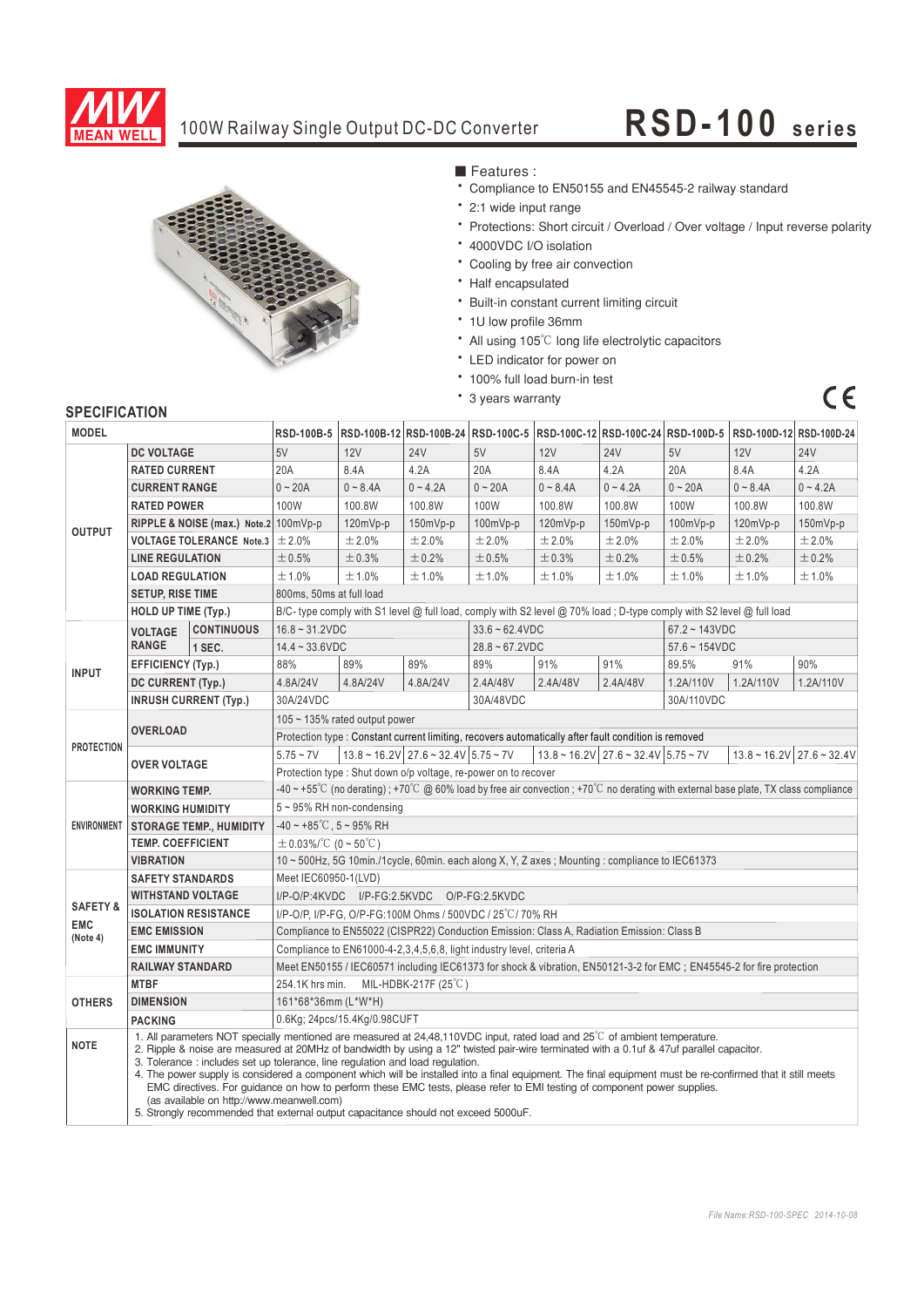



as below.

| Type | Fuse Type | Reference and Rating       |
|------|-----------|----------------------------|
| B    | Time-Lag  | Conquer UDA-A, 10A, 250V   |
| С    | Time-Lag  | Conquer UDA-A, 5A, 250V    |
| D    | Time-Lag  | Conquer UDA-A, 3.15A, 250V |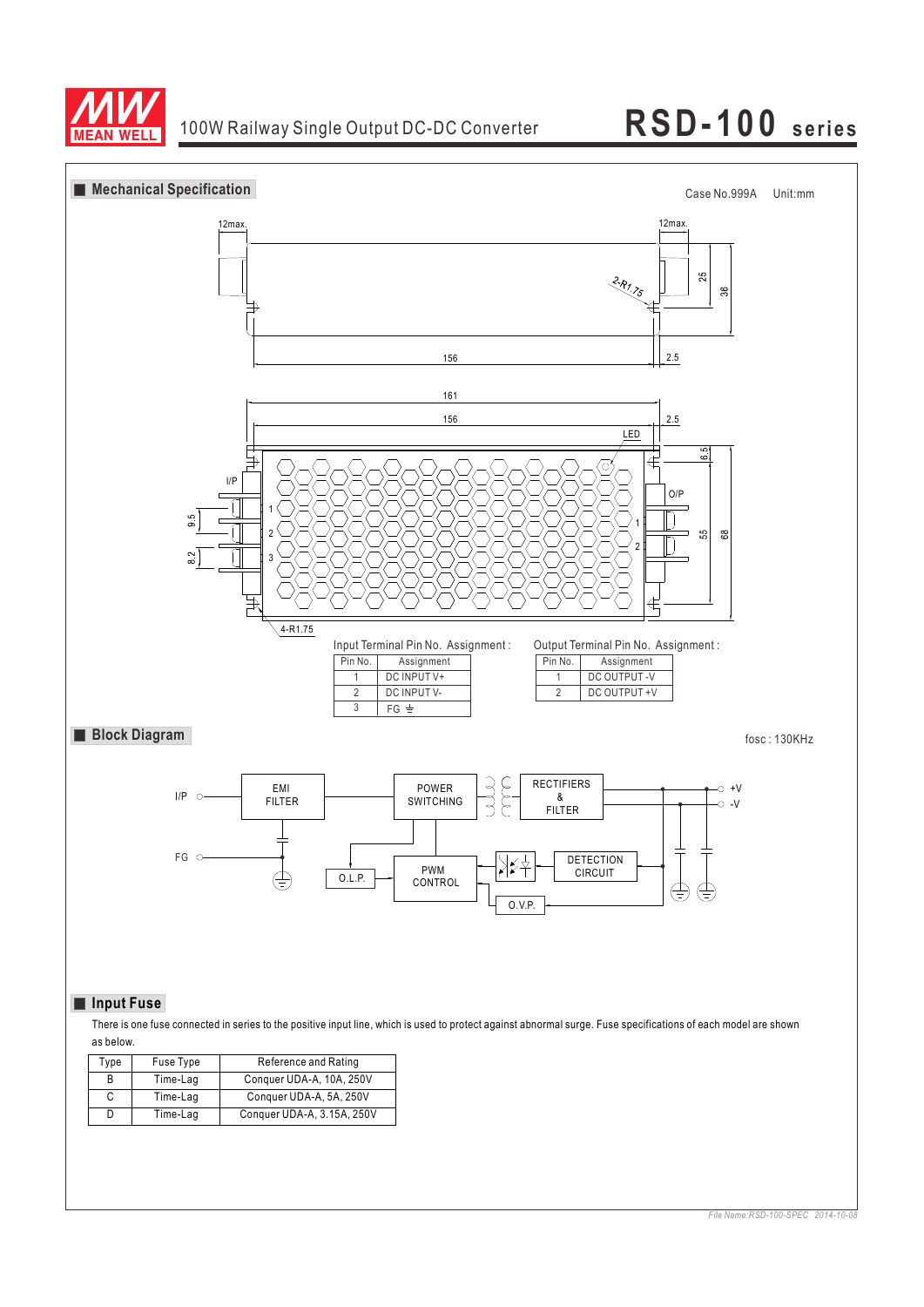

### **Input Reverse Polarity Protection**

There is a MOSFET connected in series to the negative input line. If the input polarity is connected reversely, the MOSFET opens and there will be no output to protect the unit.

### **Input Range and Transient Ability**

The series has a wide range input capability. Within  $\pm 30\%$  of rated input voltage, it can be executed at full-load operation and operate properly; with  $\pm 40\%$  of rated input voltage, it can withstand that for 1 second.

### **Input Under-Voltage Protection**

If input voltage drops below Vimin, the internal control IC shuts down and there is no output voltage. It recovers automatically when input voltage reaches above Vimin, please refer to the cruve below.



### **Inrush Current**

Inrush current is suppressed by a resistor during the initial start-up, and then the resistor is bypassed by a MOSFET to reduce power consumption after accomplishing the start-up.

### **Hold-up Time**

D type is in compliance with S2 level, while B and C types are in compliance with S1 level at full load output condition. To fulfil the requirements of S2 level, B and C types require de-rating their output load to 70%, please refer to the curve diagrams below.



### **Output Voltage Adjustment**

This function is optional, which the standard product does not have it. If you do need the function, please contact MW for details.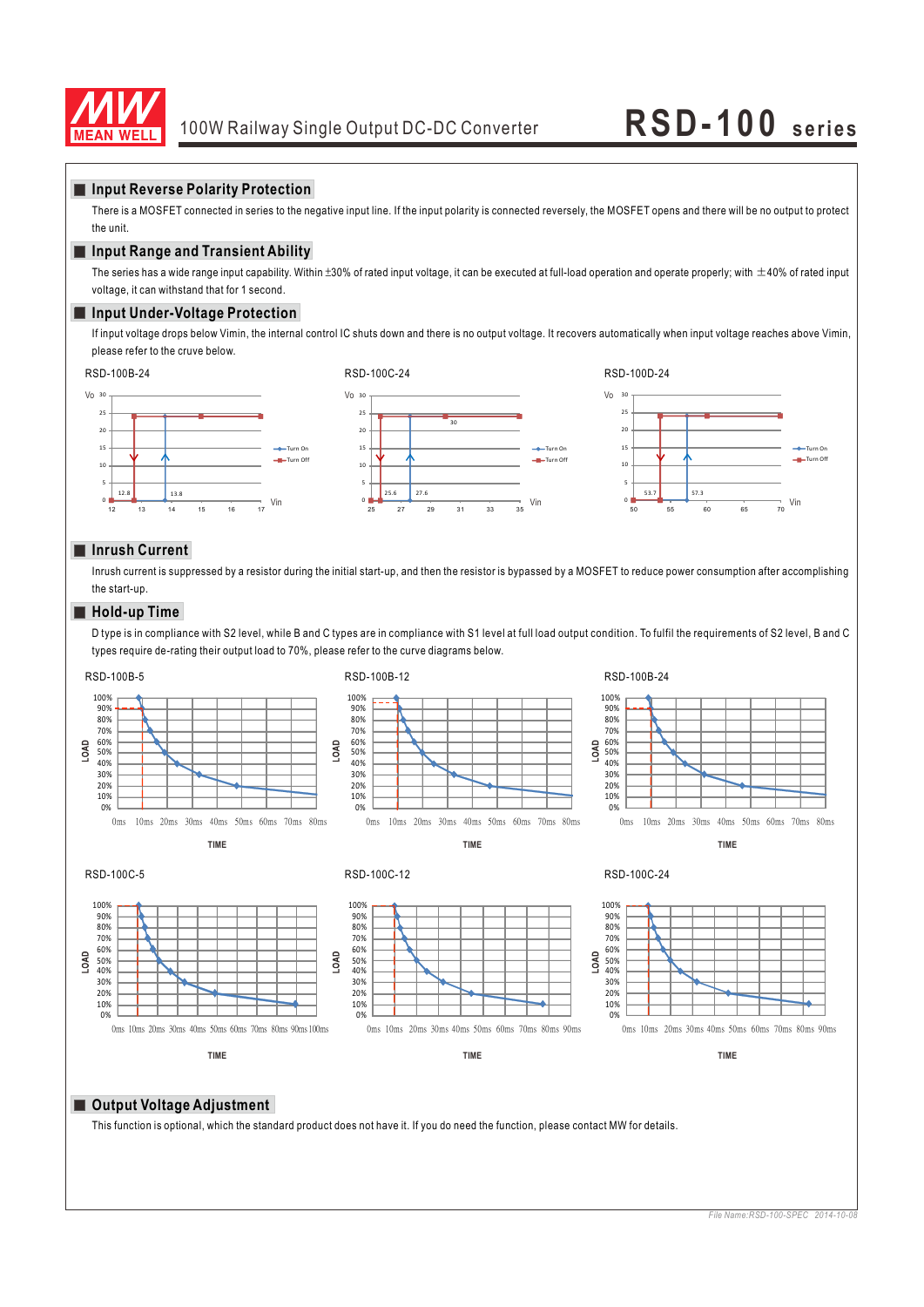



## **Parallel and Series Connection**

### **A.Operation in Parallel**

Since RSD-100 series don't have built-in parallel circuit, it can only use external circuits to achieve the redundant operation but not increase the current rating. 1.Add a diode at the positive-output of each power supply (as shown as below), the current rating of the diode should be larger than the maximum output current rating and attached to a suitable heat sink. This is only for redundant use (increase the reliability of the system) and users have to check suitability of the circuit by themselves.



2.When using S.P.S. in parallel connection, the leakage current will increase at the same time. This could pose as a shock hazard for the user. So please contact the supplier if you have this kind of application.

### **B.Operation in Series**

RSD-100 can be operated in series. Here are the methods of doing it:

1.Positive and negative terminals are connected as shown as below. According to the connection, you can get the positive and negative output voltages for your loads.

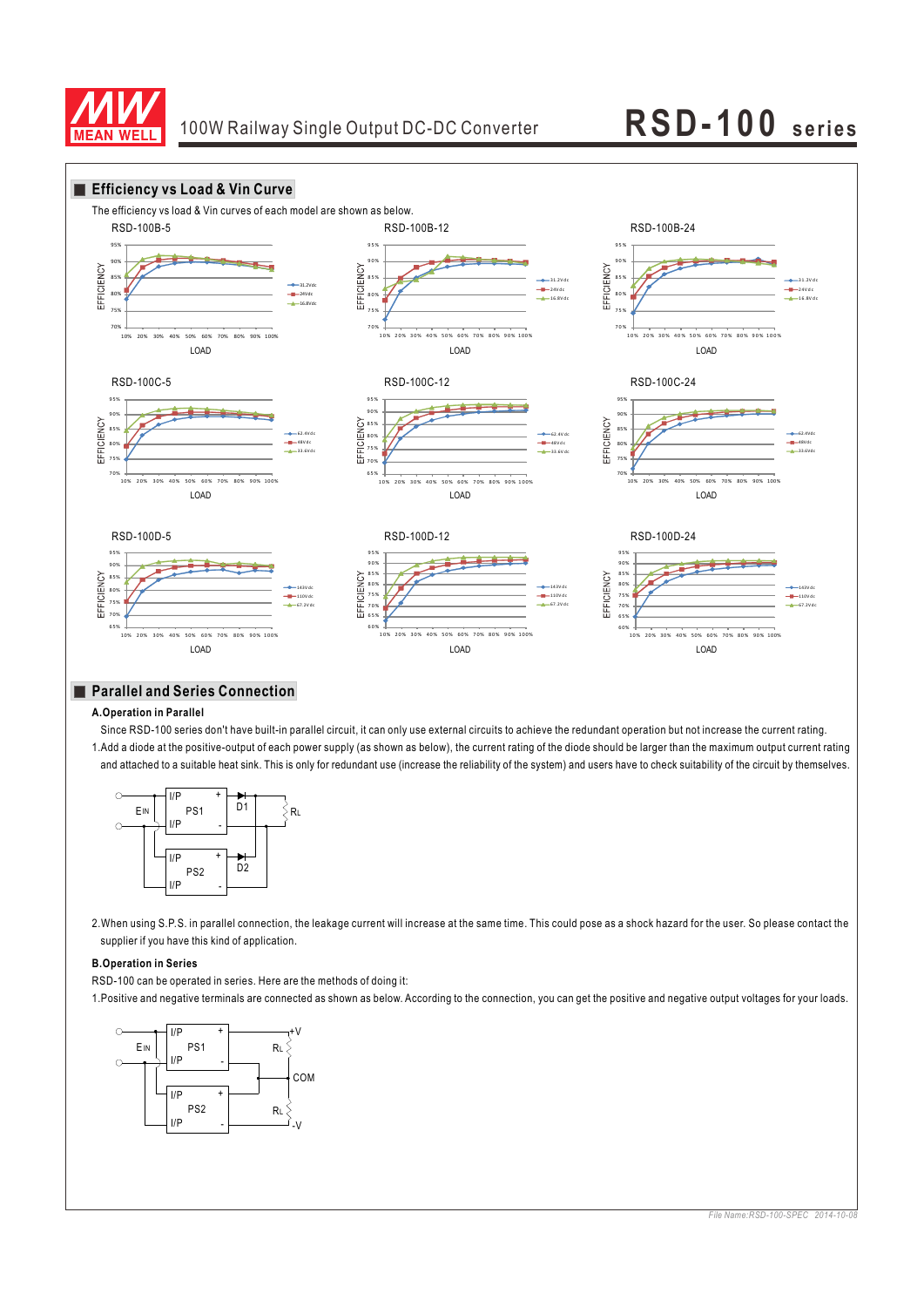

## 100W Railway Single Output DC-DC Converter **RSD-1 0 0 se rie s**

2.Increase the output voltage (current does not change). Because RSD-100 series have no reverse blocking diode in the unit, you should add an external blocking diode to prevent the damage of every unit while starting up. The voltage rating of the external diode should be larger than V1+V2 (as shown as below).



## **Overload Protection**

If the output draw up to 105~135% of its output power rating, the converter will go into overload protection which is constant current mode. After the faulty condition is removed, it will recover automatically. Please refer to the diagram below for the detail operation characteristic. Please note that it's not suitable to operate within the overload region continuously, or it may cause to over temperature and reduce the life of the power supply unit or even damage it.



### **Over Voltage Protection**

The converter shuts off to protect itself when the output voltage drawn exceeds 115~140% of its output rating. It must be repowered on to recover.

### **LED Indicator**

Equipped with a built-in LED indicator, the converter provides an easy way for users to check its condition through the LED indicator. Green : normal operation; No signal: no power or failure.

### **Derating Curve**

### **a. Single unit operation**

de-rating output current when ambient temperature is between 55-70°C, please refer to the de-rating curve as below. If the unit has no iron plate mounted on its bottom, the maximum ambient temperature for the unit will be  $55^\circ\text{C}$  as operating under full load condition. It requires

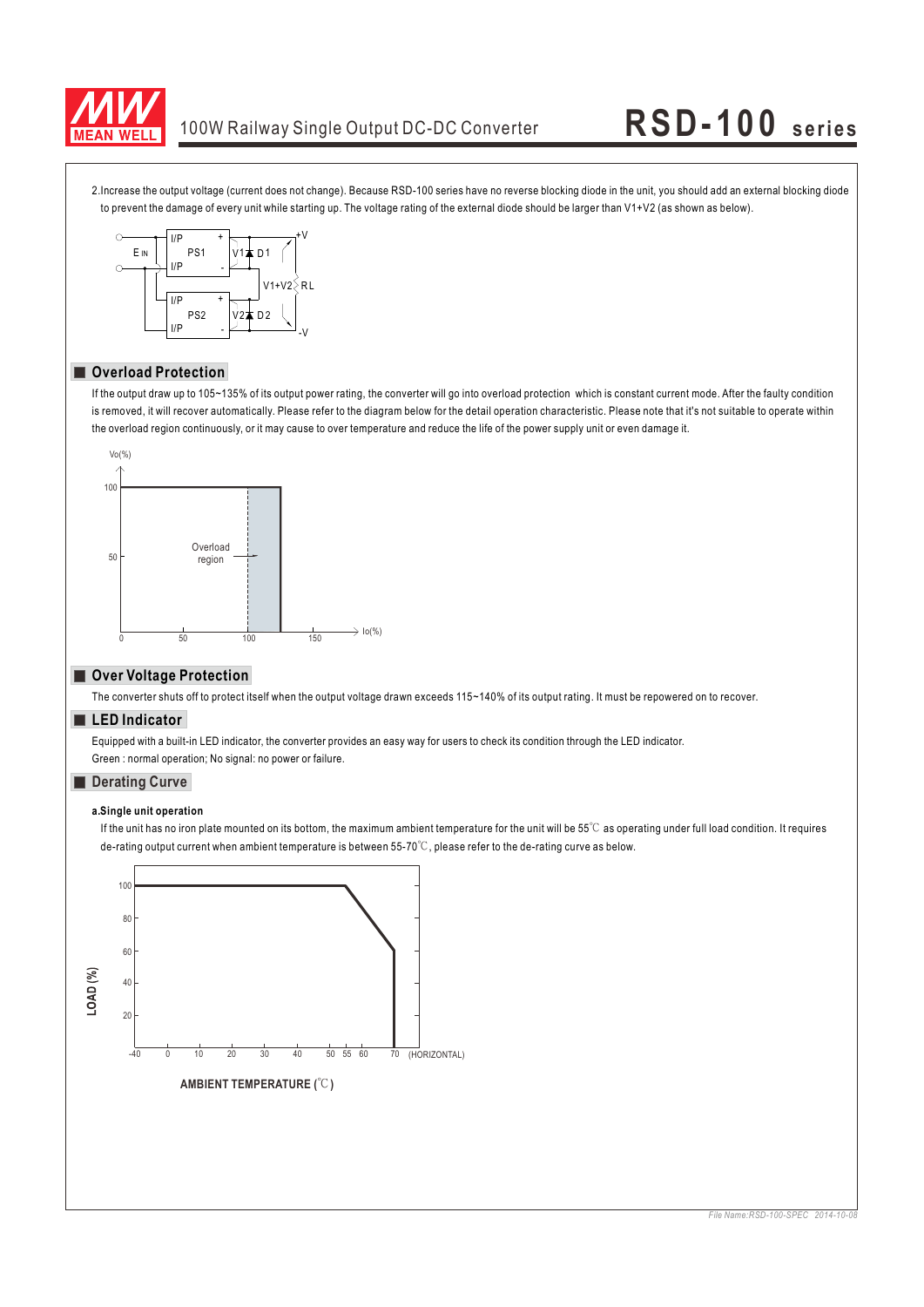

Suitable installation methods are shown as below. Since RSD-100 is a semi-potted model, its thermal performances for the following installation methods are similar and share the same derating curve.



### **b.Operate with additional iron plate**

the bottom. The size of the suggested iron plate is shown as below. In order for optimal thermal performance, the iron plate must have an even & smooth surface and RSD-100 series must be firmly mounted at the center of the iron plate. If it is necessary to fulfil the requirements of EN50155 TX level that operate the unit fully-loaded at 70 $\degree$ C, RSD-100 series must be installed onto an iron plate on



The load vs ambient temperature curve is shown as below.



### **AMBIENT TEMPERATURE (°C)**

Suitable installation methods are shown as below. Since RSD-100 is a semi-potted model, its thermal performances for the following installation methods are similar and share the same derating curve.